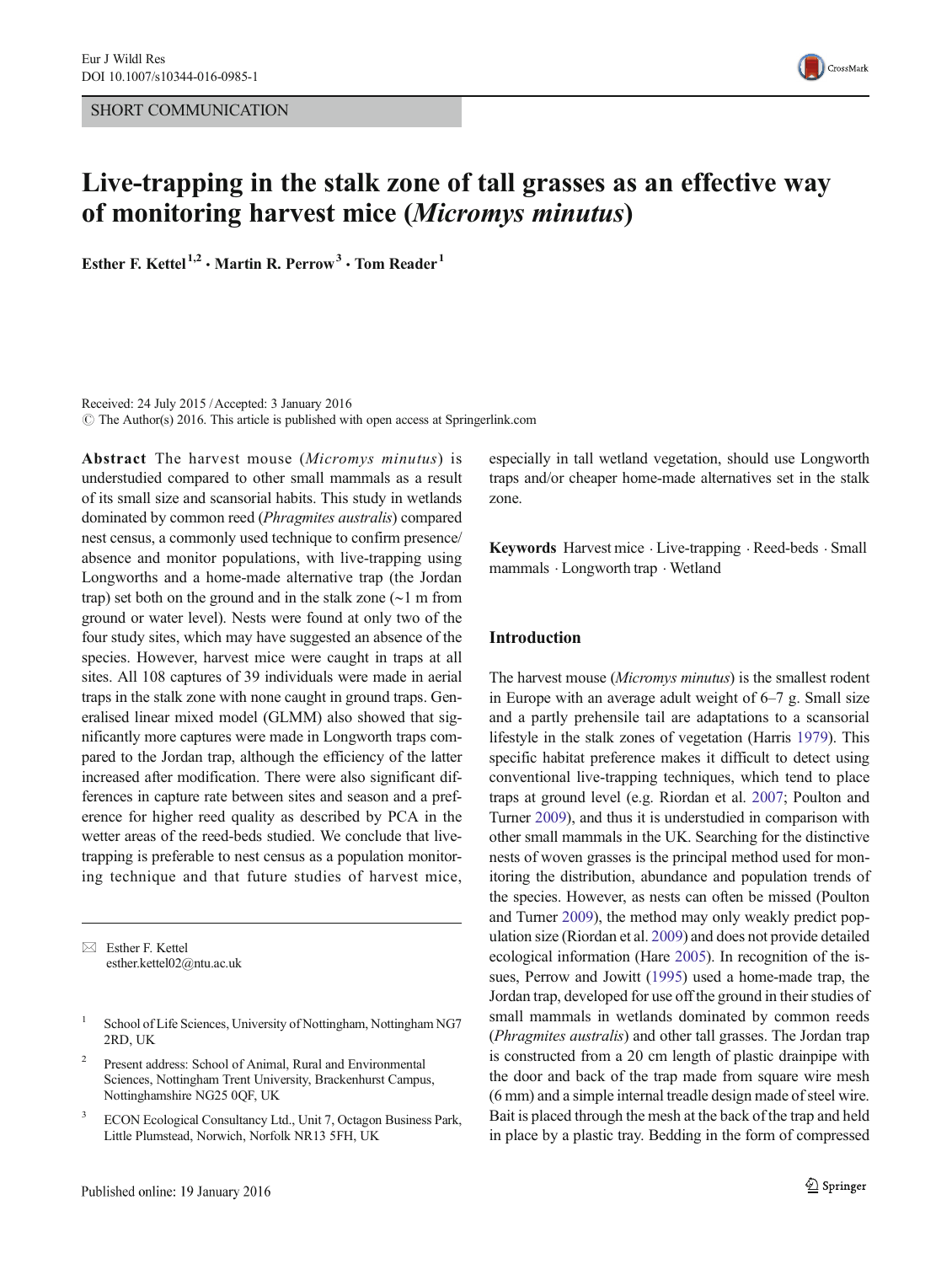cotton wool is placed through the front and pushed to the back of the trap to sit above the bait.

We sought to test the efficiency of the Jordan trap with the commercially available Longworth trap, with both types deployed at and above ground level in reed-beds in the English Midlands. Nest census was also conducted for comparative purposes.

## Study area

The study was undertaken at two nature reserves, Attenborough (AB) and Skylarks, over three trapping sessions, with one each in autumn (October–December 2013), winter (January–February 2014), and spring (April–May 2014). Skylarks was divided in to three separate sites: Old Skylarks (OS), reed-bed of 0.3 ha adjacent to a small woodland, and New Skylarks (NS), two isolated patches of reed fringing water bodies of 0.3 (NS 1) and 0.2 ha (NS 2), respectively. The 1.5-ha reed-bed at Attenborough was adjacent to woodland and large areas of open water. All sites were known to support harvest mouse populations through previous sightings or nest searches.

## Methods

Sites were sampled with a series of trapping stations at 10 m intervals in a grid (AB and OS) or linear transects (NS). Both Jordan and Longworth traps were deployed at each trapping station with one trap placed on the ground and one trap attached to a bamboo cane using electrical tape, at approximately 1 m above the water or ground. The position of the Longworth and Jordan traps was alternated at sequential trapping stations. All sites were wet with fluctuating water levels, which limited the deployment of ground traps in different sessions and, in some cases, even reduced the number of usable trapping locations. The aim of using equal numbers of Longworth and Jordan traps at each site was foiled by the removal of some of the latter at NS in two trapping sessions.

Each trapping session was undertaken over four nights, with traps baited but not set to catch on the first night. A mixture of small seeds (sold commercially for parakeets), sunflower seeds and blowfly pupae was used as bait. For each of the subsequent three nights traps were checked and re-set from first light. Captured animals were identified, sexed and weighed, with all harvest mice given an individual fur clip.

During the first trapping session at each site, Jordan traps were less effective than Longworth traps, seemingly because the bait could be removed by birds and small mammals without capture. Hence, for subsequent trapping sessions, a modified version of the trap was used. The wire mesh at the back was replaced with a further offset section of drainpipe with a cap that extended the trap and allowed for more bedding and bait to be added, and prevented the latter from being removed by animals outside the trap (Fig. 1). Two small holes were also drilled in the base of the added section for added ventilation and drainage.

To help examine habitat preference in harvest mice, physical indicators of reed-bed 'quality' were measured following Hawke and José (2011). At each trapping station, a 1  $m<sup>2</sup>$  quadrat was placed randomly in undisturbed vegetation within 1 m from the traps. Within this quadrat, the total numbers of stems was counted and the height (cm) and basal stem thickness (mm) of five stems and the depth of water (cm) were measured. All plant, moss and lichen species within 2 m of the station were noted to estimate species richness. A principal component analysis (PCA) was carried out using SPSS<sup>®</sup> Version 22 (SPSS Inc., Chicago, IL, USA) to reduce the dimensionality of the interrelated variables (reed density, average reed height and width, water depth and plant species richness), creating a single new principle component capturing 40 % of the variance amongst the variables. This component correlated negatively with plant species richness and positively with reed density and reed height and hence can be interpreted as a measure of 'reed quality'. Thus, sites with positive component scores were dominated by tall, dense common reed, whilst sites with negative component scores were relatively diverse, with relatively few, short reed stems.

The catch per unit effort (CPUE) was calculated as the number of captures for harvest mouse divided by the number of trap nights. Each trap that was sprung without capture of a harvest mouse was corrected by considering this to reduce effective effort by half on the night concerned after Nelson and Clark (1973).

To test the effect of various explanatory variables on the probability of catching a harvest mouse, a generalised linear mixed model (GLMM) was fitted, assuming binomial errors, using R Version 3.0.3 (R Core Team, 2014). Trap type, elevation, trapping session, site and reed quality were fitted as fixed effects, with trap location within the grid as a random effect. All two-way interactions were considered, but higher-order interactions were ignored.

Nest searches were carried out in autumn when they are most likely to be found (Bence et al. 2003). The same transect routes used during trapping were followed during nest searches in order to minimise disruption to the habitat. It was possible to see approximately 2 m either side of the transect, meaning that a large proportion of the reed-bed was covered by the search.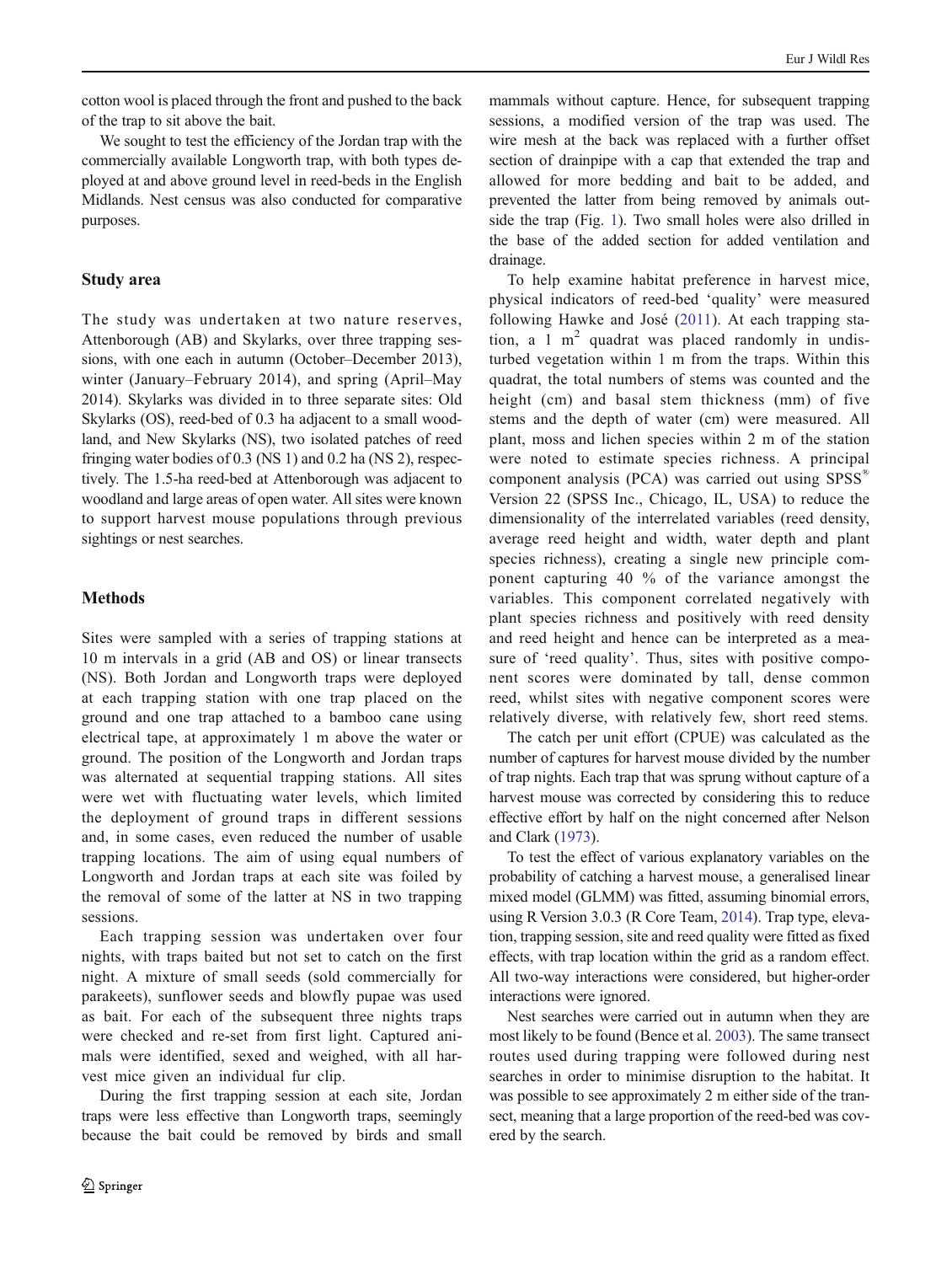Fig. 1 Illustration of the outside (a) and inside (b) of the homemade Jordan trap. The drainpipe offset and end cap were added on the second and third visits to improve catch rate



## **Results**

Harvest mice were recorded at all sites, with a total of 108 captures of 39 individuals made over the 1751 trap night effort. Only wood mouse (Apodemus sylvaticus) was more commonly caught ( $n = 243$  captures). Bank vole (*Myodes* glareolus;  $n = 100$ ), field vole (Microtus agrestis;  $n = 48$ ) and common shrew (*Sorex araneus*;  $n = 12$ ) were also captured (Fig. 2a).

As the only species captured exclusively in 'aerial' traps, there was a strong significant effect of elevation on the probability that a harvest mouse was captured (GLMM,  $X^{2}(1) = 17.04$ ,  $P < 0.001$ ). Overall, harvest mice were significantly more likely to be caught in Longworth traps compared to Jordan traps  $(X_{(1)}^2=29.172, P<0.001)$ , but there was no significant interaction between trap type and elevation  $(X^2_{(1)}=0.0022, P=0.963)$  or trap type and site  $(X^2_{(3)}=4.960, P=0.962)$  $P= 0.175$ ). However, there was a significant interaction between trap type and trapping session  $(X^2_{(1)} = 8.348,$  $P= 0.004$ ), following an improvement in the efficiency of Jordan traps during sessions 2 and 3, after modification (Fig. 2b). Pairwise comparisons showed that Longworth traps were still more effective than Jordan traps in both trapping sessions two and three ( $z$  tests,  $P < 0.05$ ).

Overall, the probability of capturing a harvest mouse declined significantly during the study  $(X^2_{(1)} < 4.9921)$ ,  $P= 0.025$ ), presumably as populations reduced following winter mortality. There was no significant interaction between elevation and trapping session  $(X^2_{(1)}=0.047, P=0.828)$  or elevation and site  $(X^2_{(3)}=0.013, P=0.99)$ . There was, however, a significant difference between sites (GLMM,  $X^2_{(3)}$  = 31.233, P < 0.001) with AB recording the highest probability of capture; modest numbers were captured at OS and NS 1, whilst harvest mice were caught only three times at NS 2. This was thought to relate to differences in habitat quality between sites as harvest mice were significantly more likely to be captured at trapping points with higher reed quality  $(X_{(1)}^2 = 23.014, P < 0.001)$ , i.e. they were more likely to be caught in wet areas that had dense, thicker and taller reeds and fewer plant species.

Just two nests were found during searches, both at NS 2, which had the lowest number of total captures  $(n=3)$ . Two further nests were found by chance during trapping sessions (one in autumn and one in spring), with one each at NS 2 and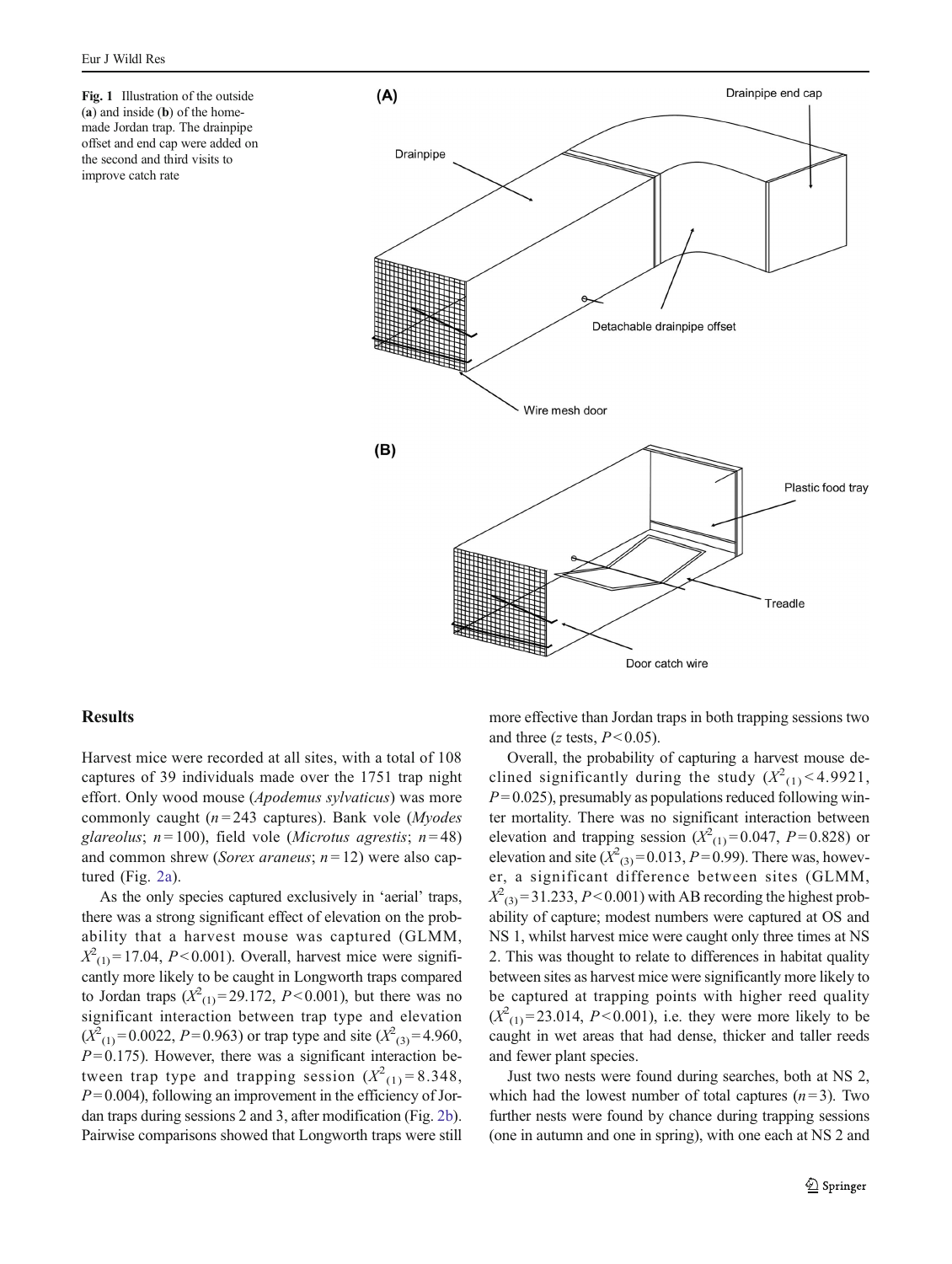Fig. 2 The catch per unit effort (number of captures divided by the number of trap nights) of all species caught in ground and aerial traps during the study period (a) and the proportion of Longworth and Jordan traps which caught a harvest mouse during the different seasons surveyed. Error bars show 95 % confidence intervals calculated from the binomial distribution (b)



another at AB, where harvest mice were most commonly recorded  $(n=72 \text{ total captures})$ . Thus, no nests were found at two of the sites (OS and NS 1) despite the known presence of harvest mice from trapping  $(n=19)$  and 14 total captures respectively).

#### **Discussion**

Our study tends to support the findings of a number of other authors (e.g. Pelikan 1975; Saint-Girons 1981; Perrow and Jowitt 1995, 2003; Surmacki et al. 2005) that reed-beds are a good, if not excellent, habitat for harvest mice. Captures were associated with reed quality, which in turn was linked to the wetter parts of the reed-beds or emergent zone around the waterbodies sampled. Accordingly, like Pelikan (1975) and Perrow & Jowitt (1995, 2003), we regularly captured the species in the stalk zone including over standing water. In contrast, Surmacki et al. (2005) suggested that harvest mice prefer the drier parts of reed-beds. The discrepancy between the studies may be because Surmacki et al. (2005) used the location of breeding nests to indicate habitat preferences, which may only reflect nesting habitat rather than more general habitat use.

Moreover, we did not sample in the summer breeding period when mice may show different habitat preferences. This may also partly account for the extremely low frequency of detection of nests in our study. Whatever the reason behind the lack of nests, our results strongly suggest that nest counts are of extremely limited value in predicting population size, reinforcing the conclusions of Riordan et al. (2009). Critically, nest census may fail to detect harvest mouse at all.

In order to detect harvest mice, Dickman (1986) and Perrow & Jowitt (1995) used hair tubes to sample the distinctive guard hairs of the species. However, there is as yet, little information on how the frequency of occurrence in hair tubes relates to abundance, and live-trapping appears to provide the best prospect of estimating population size. But, conventional ground trapping would have missed harvest mice at all of the sites in this study, despite trapping in several seasons to combat any changes in habitat use. Harvest mice have been captured on the ground in other studies, and indeed, it was the most frequently caught species in new woodland plantation sampled by Moore et al. (2003). Habitat type, especially the height of grassy vegetation, may thus influence catch rate on the ground. In a range of wetland vegetation types trapped across all seasons, 24 % of all harvest mice captured